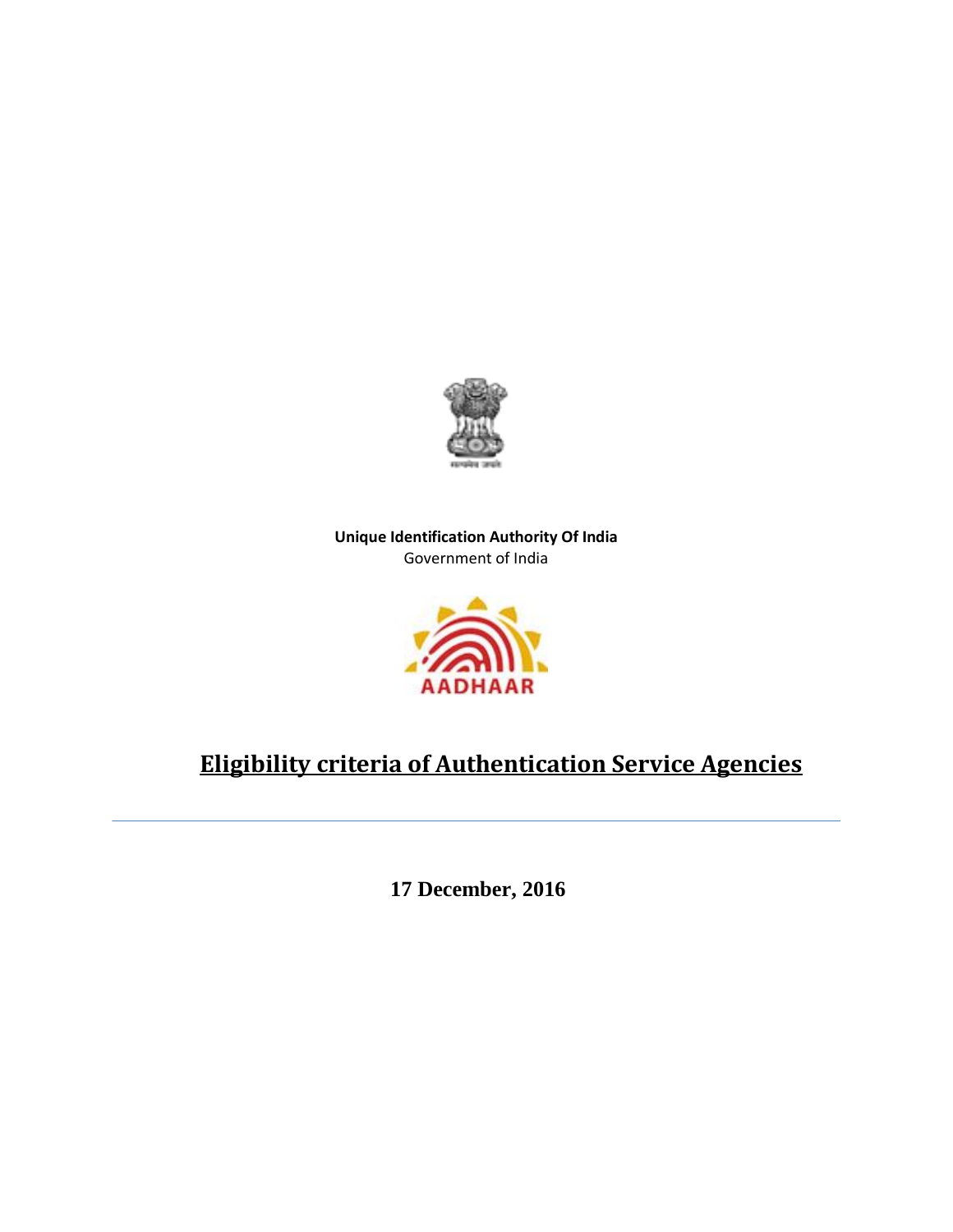



# **Schedule B**

### **Eligibility criteria of Authentication Service Agencies**

# **See Regulation 10(2)**

**1. Entities seeking to provide secure access to CIDR to requesting entities for enabling authentication services are classified under following categories for appointment as Authentication Service Agency**:

| S. No             | <b>Organisation Category</b>                                                                                          |  |
|-------------------|-----------------------------------------------------------------------------------------------------------------------|--|
| Category 1        | A Central/State Government Ministry / Department or an undertaking owned<br>and managed by Central / State Government |  |
| <b>Category 2</b> | An Authority constituted under the Central / State Act                                                                |  |
| <b>Category 3</b> | Any other entity of national importance as determined by the Authority                                                |  |
| <b>Category 4</b> | A company registered in India under the Indian Companies Act 1956                                                     |  |
| Category 5        | Any AUA or KUA meeting authentication transaction criteria as laid down by the<br>Authority from time to time         |  |

#### **2. Technical and Financial criteria for entities for appointment as Authentication Service Agency:**

| Category      | <b>Financial Requirement</b>                                                      | <b>Technical Requirement</b>                                                                                                                                                                                                                                                                                                                                                                                                                                                                                                                                    |
|---------------|-----------------------------------------------------------------------------------|-----------------------------------------------------------------------------------------------------------------------------------------------------------------------------------------------------------------------------------------------------------------------------------------------------------------------------------------------------------------------------------------------------------------------------------------------------------------------------------------------------------------------------------------------------------------|
| Category 1, 2 | No financial                                                                      |                                                                                                                                                                                                                                                                                                                                                                                                                                                                                                                                                                 |
| and 3         | requirements                                                                      | No technical requirements                                                                                                                                                                                                                                                                                                                                                                                                                                                                                                                                       |
| Category 4    | An annual turnover of at<br>least Rs. 100 crores in last<br>three financial years | A Telecom Service Provider (TSP) including All Unified<br>Licensees (having Access Service Authorization) /<br>Unified Licensees (AS) / Unified Access Services<br>Licensees / Cellular Mobile Telephone Service<br>Licensees operating pan India fiber optics network<br>and should have a minimum of 100 MPLS Points of<br>Presence (PoP) across all states<br>0 <sub>R</sub><br>Should be a Network Service Provider (NSP) or System<br>Integrator having pan-India network connectivity for<br>data transmission and should have 100 MPLS PoPs in<br>India. |